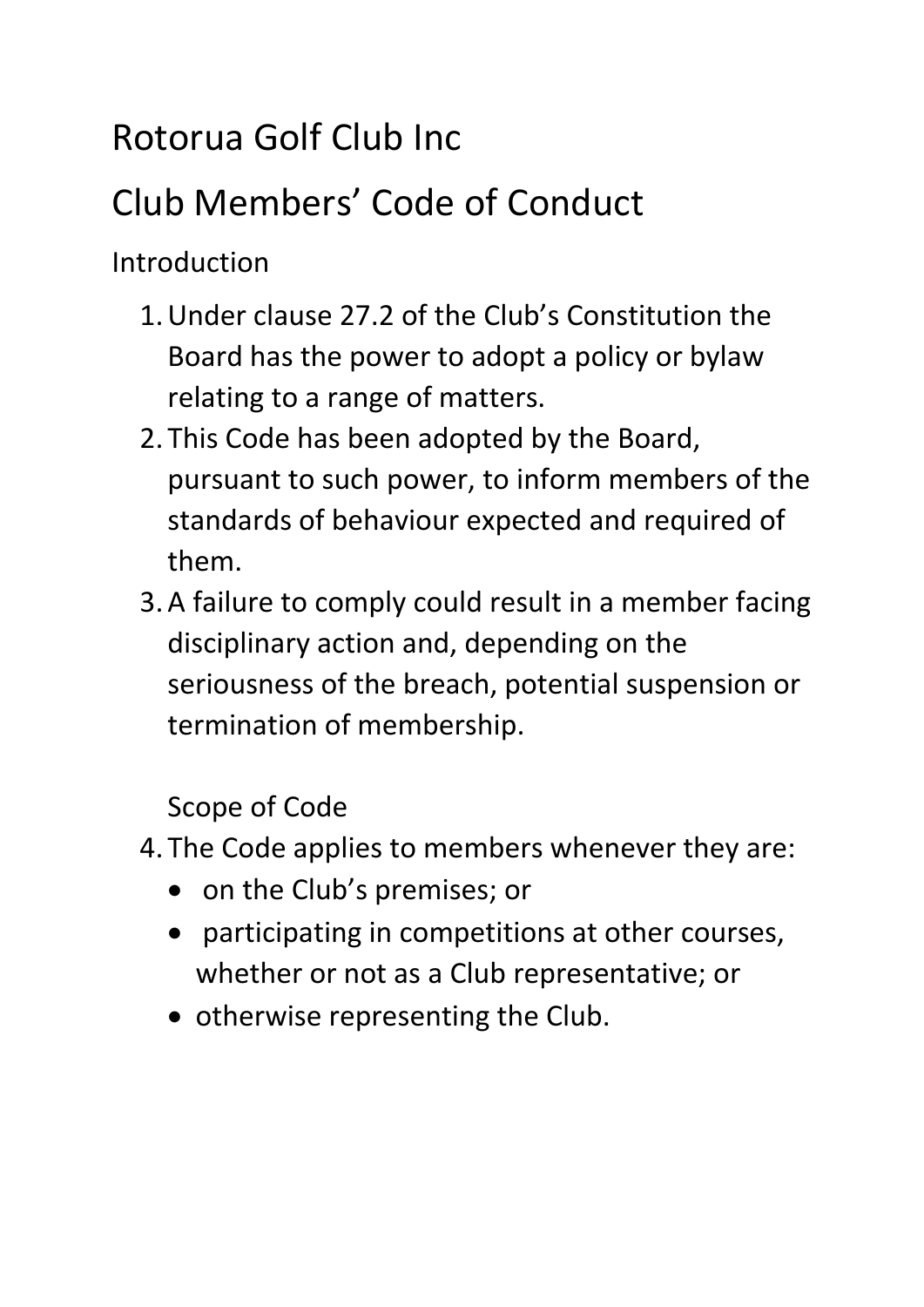- 5. A Club member is required to comply with certain standards of behaviour that reflect not only the traditions and sportsmanship associated with the game of golf but also courtesy and respect for all fellow Club members, visitors ,staff and members of the public.
- 6. By way of example only, this Code will apply to:
	- any failure to comply with the rules applying to any competition.
	- any significant failure to comply with the spirit and traditions of the game of golf.
	- any significant unsportmanslike conduct or unnecessary gamesmanship.
	- any foul or abusive language.
	- any physical violence or threatening behaviour.
	- any sexual harassment ,exploitation or misconduct of any kind.
	- any form of other criminal offending.
	- any other behaviour which adversely affects the good name and reputation of the Club.
- 7. The Board is particularly concerned with inappropriate behaviour towards those in a vulnerable position, including Club staff and younger Club members. So far as Club staff are concerned, the Club has a legal duty as their employer to ensure that they have a safe and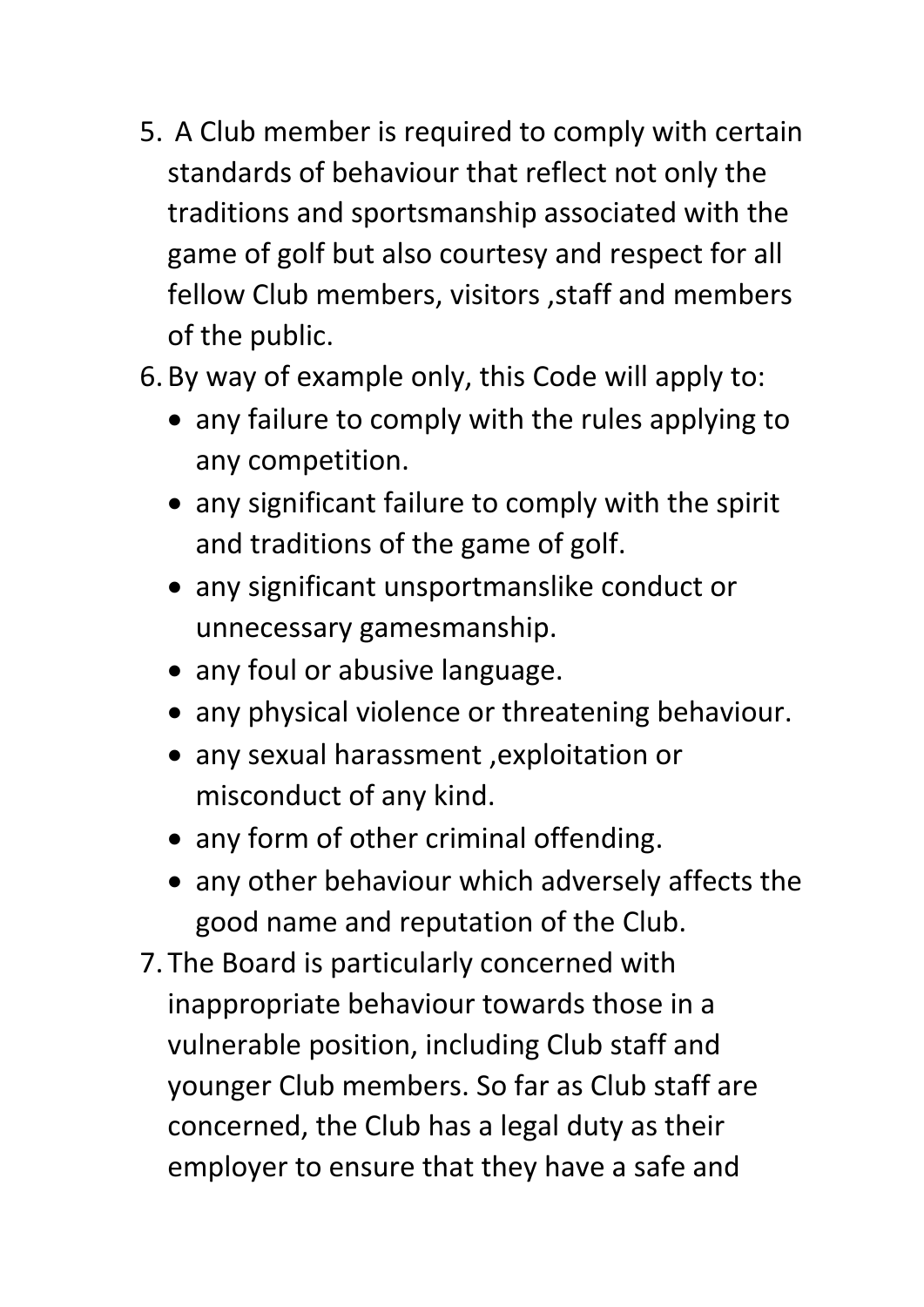secure working environment. So far as younger Club members are concerned, they are the future of the game and should be able to participate in Club events in a safe and welcoming environment.

- 8.Any member who is witness to any breach or possible breach of this Code is expected to report such breach (a complaint) to the Men's or Women's captain, as applicable,where the breach relates to either any failure to comply with the rules applying to any competition or any significant failure to comply with the spirit and traditions of the game of golf or any significant unsportmanlike conduct or unnecessary gamesmanship. Any other breach or possible breach should be reported to the Board.
- 9. Any complaint should be made in writing unless either the sensitive nature of the breach (for instance where there may be alleged criminal offending) makes an initial oral complaint more appropriate or an initial oral complaint is pragmatically required in the course of a Club competition.

10.The Board may require an oral complaint to be put in writing at a later date before considering what course of action is appropriate.